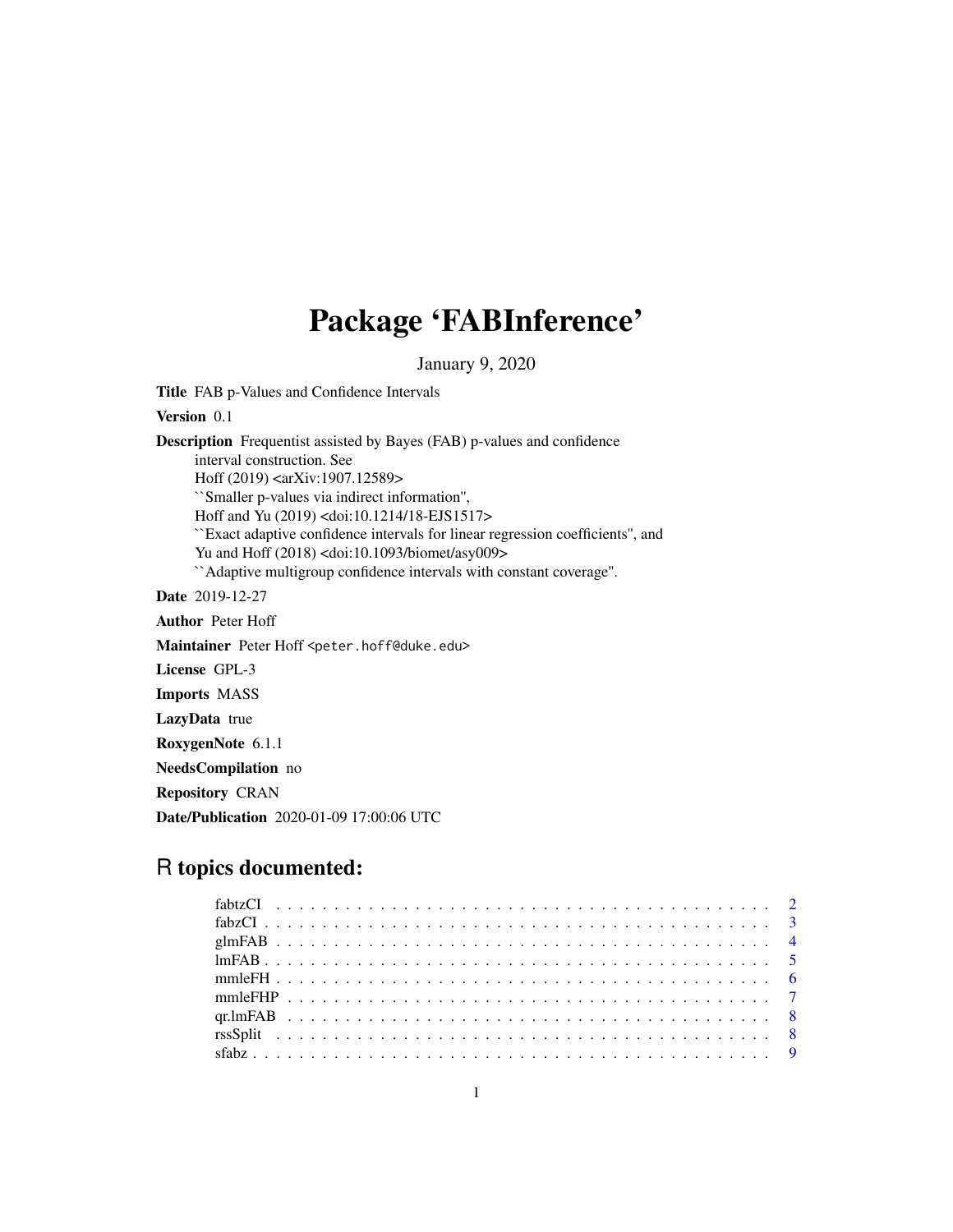#### <span id="page-1-0"></span>2 fabtzCl

| Index |  |  |  |  |  |  |  |  |  |  |  |  |  |  |  | 13 |
|-------|--|--|--|--|--|--|--|--|--|--|--|--|--|--|--|----|

fabtzCI *z-optimal FAB t-interval*

#### Description

Computation of a 1-alpha FAB t-interval using z-optimal spending function

#### Usage

```
fabtzCI(y, s, dof, alpha = 0.05, psi = list(mu = 0, tau2 = 1e+05,
  signa2 = 1)
```
#### Arguments

| <b>V</b> | a numeric scalar, a normally distributed statistic        |
|----------|-----------------------------------------------------------|
| S        | a numeric scalar, the standard error of y                 |
| dof      | positive integer, degrees of freedom for s                |
| alpha    | the type I error rate, so 1-alpha is the coverage rate    |
| psi      | a list of parameters for the spending function, including |
|          | 1. mu, the prior expectation of $E[y]$                    |
|          | 2. tau2, the prior variance of $E[y]$                     |
|          | 3. sigma2 the variance of y                               |

#### Value

a two-dimensional vector of the left and right endpoints of the interval

#### Author(s)

Peter Hoff

```
n<-10
y<-rnorm(n)
fabtzCI(mean(y),sqrt(var(y)/n),n-1)
t.test(y)$conf.int
```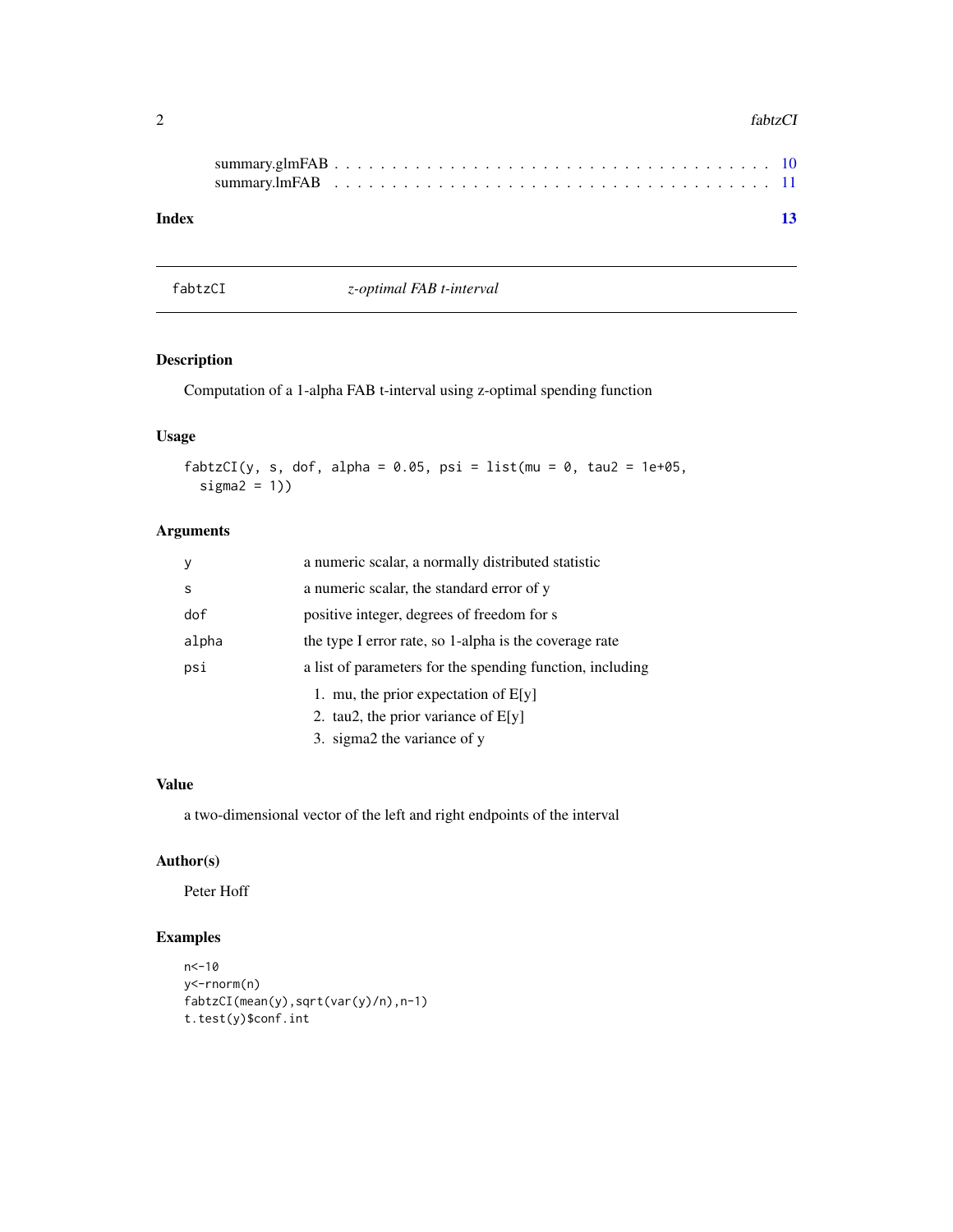<span id="page-2-0"></span>

#### Description

Computation of a 1-alpha FAB z-interval

#### Usage

 $fabzCI(y, mu, t2, s2, alpha = 0.05)$ 

#### Arguments

|       | a numeric scalar                                       |
|-------|--------------------------------------------------------|
| mu    | a numeric scalar                                       |
| t2    | a positive numeric scalar                              |
| s2    | a positive numeric scalar                              |
| alpha | the type I error rate, so 1-alpha is the coverage rate |

#### Details

A FAB interval is the "frequentist" interval procedure that is Bayes optimal: It minimizes the prior expected interval width among all interval procedures with exact 1-alpha frequentist coverage. This function computes the FAB z-interval for the mean of a normal population with an known variance, given a user-specified prior distribution determined by psi. The prior is that the population mean is normally distributed. Referring to the elements of psi as mu, t2, s2, the prior and population variance are determined as follows:

- 1. mu is the prior expectation of the mean
- 2. t2 is the prior variance of the mean
- 3. s2 is the population variance

#### Value

a two-dimensional vector of the left and right endpoints of the interval

#### Author(s)

Peter Hoff

```
y < -0fabzCI(y,0,10,1)
fabzCI(y,0,1/10,1)
fabzCI(y,2,10,1)
fabzCI(y,0,1/10,1)
```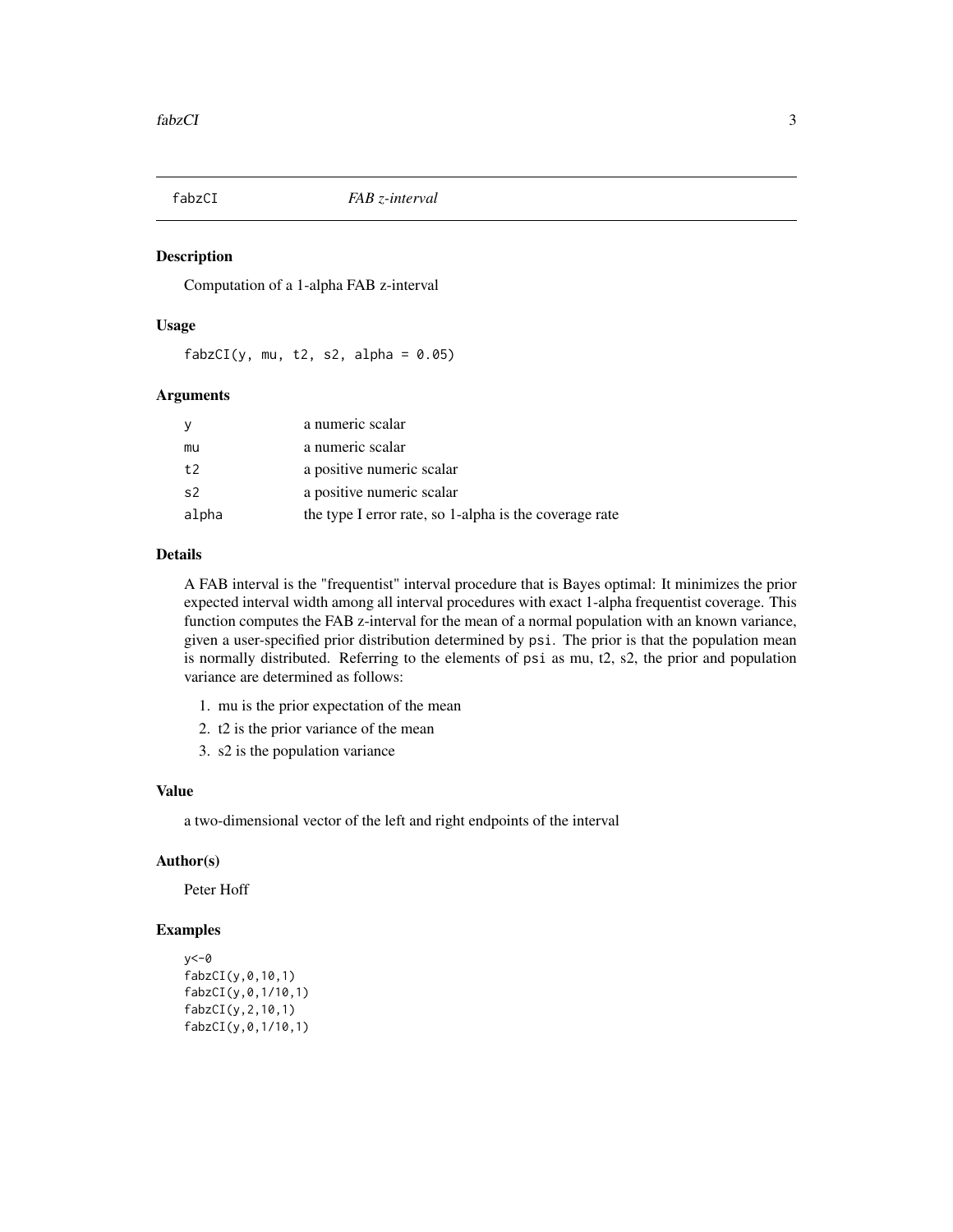#### <span id="page-3-0"></span>Description

asymptotic FAB p-values and confidence intervals for parameters in generalized linear regression models

#### Usage

```
glmFAB(cformula, FABvars, lformula = NULL, alpha = 0.05,
  silent = FALSE, ...)
```
#### Arguments

| formua for the control variables                            |
|-------------------------------------------------------------|
| matrix of regressors for which to make FAB p-values and CIs |
| formula for the lining model (just specify right-hand side) |
| error rate for CIs (1-alpha CIs will be constructed)        |
| show progress (TRUE) or not (FALSE)                         |
| additional arguments to be passed to glm                    |
|                                                             |

#### Value

an object of the class glmFAB which inherits from glm

#### Author(s)

Peter Hoff

```
# n observations, p FAB variables, q=2 control variables
n<-100 ; p<-25
# X is design matrix for params of interest
# beta is vector of true parameter values
# v a variable in the linking model - used to share info across betas
v <-rnorm(p) ; beta <- (2 - 2*v + rnorm(p))/3 ; X <-matrix(rnorm(n*p),n,p)/8
# control coefficients and variables
alpha1<-.5 ; alpha2<- -.5
w1<-rnorm(n)/8
w2<-rnorm(n)/8
```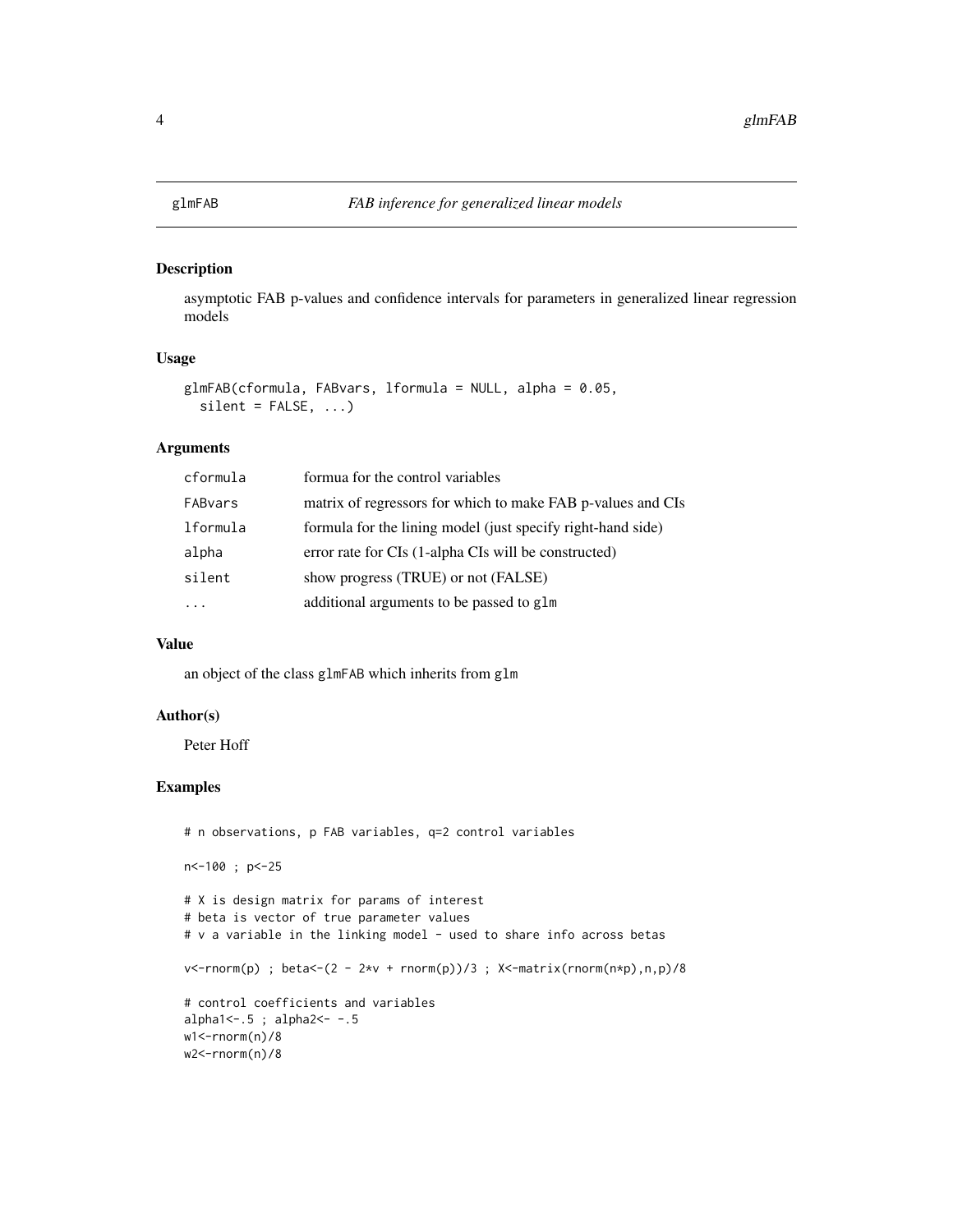#### <span id="page-4-0"></span> $ImFAB$  5

```
# simulate data
lp<-1 + alpha1*w1 + alpha2*w2 + X%*%beta
y<-rpois(n,exp(lp))
# fit model
fit<-glmFAB(y~w1+w2,X,~v,family=poisson)
fit$FABpv
```
fit\$FABci summary(fit) # look at p-value column

#### lmFAB *FAB inference for linear models*

#### Description

FAB p-values and confidence intervals for parameters in linear regression models

#### Usage

```
lmFAB(cformula, FABvars, lformula = NULL, alpha = 0.05,
  rssSplit = TRUE, silent = FALSE)
```
#### Arguments

| cformula | formua for the control variables                                            |
|----------|-----------------------------------------------------------------------------|
| FABvars  | matrix of regressors for which to make FAB p-values and CIs                 |
| lformula | formula for the linking model (just specify right-hand side)                |
| alpha    | error rate for CIs (1-alpha CIs will be constructed)                        |
| rssSplit | use some residual degrees of freedom to help fit linking model (TRUE/FALSE) |
| silent   | show progress (TRUE) or not (FALSE)                                         |

#### Value

an object of the class lmFAB which inherits from lm

#### Author(s)

Peter Hoff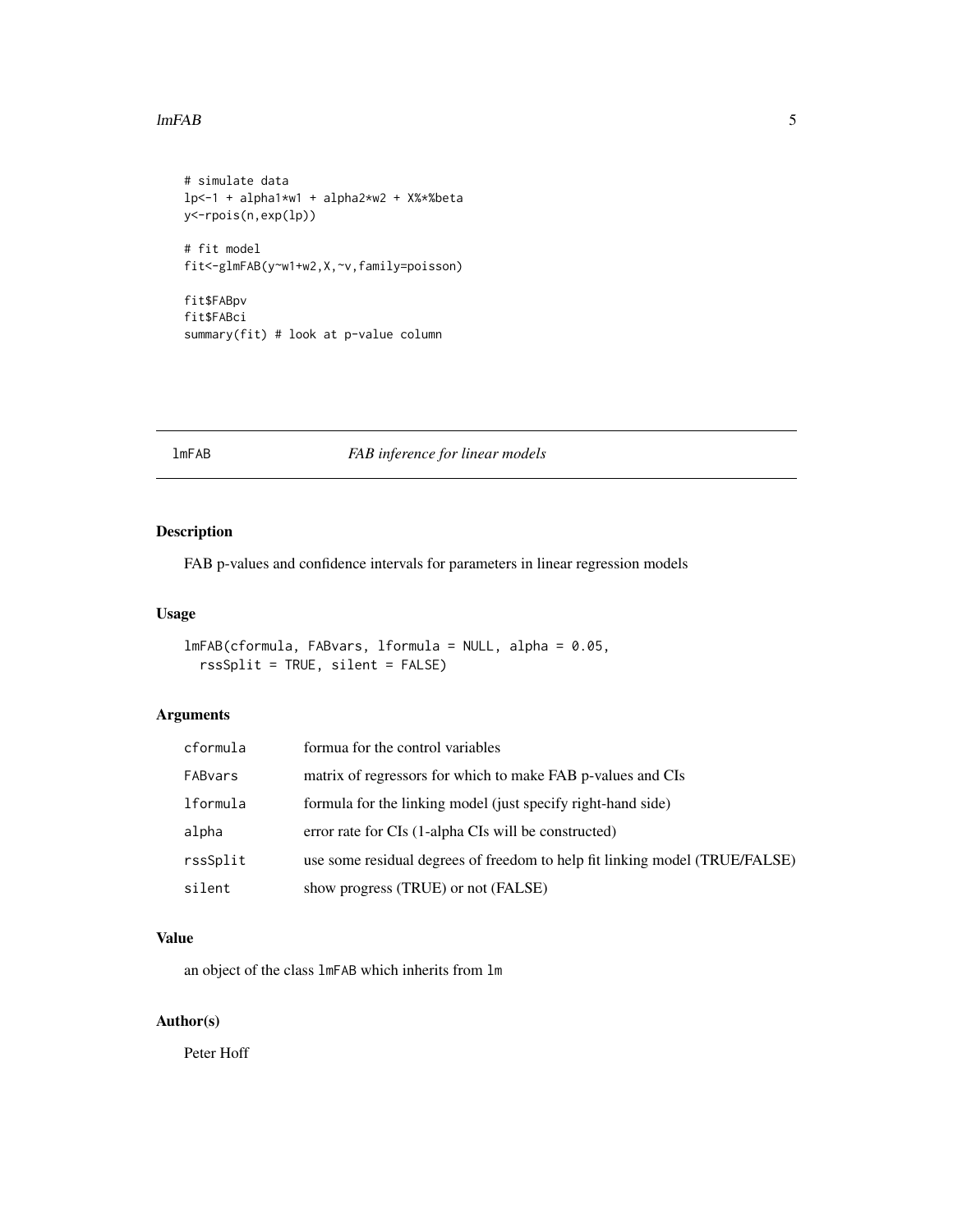#### Examples

```
# n observations, p FAB variables, q=2 control variables
n<-100 ; p<-25
# X is design matrix for params of interest
# beta is vector of true parameter values
# v a variable in the linking model - used to share info across betas
v <-rnorm(p) ; beta <- (2 - 2*v + rnorm(p))/3 ; X <- matrix(rnorm(n*p), n, p)/8
# control coefficients and variables
alpha1<-.5 ; alpha2<- -.5
w1<-rnorm(n)/8
w2<-rnorm(n)/8
# simulate data
lp<-1 + alpha1*w1 + alpha2*w2 + X%*%beta
y<-rnorm(n,lp)
# fit model
fit<-lmFAB(y~w1+w2,X,~v)fit$FABpv
fit$FABci
summary(fit) # look at p-value column
```
#### mmleFH *Marginal MLEs for the Fay-Herriot model*

#### Description

Marginal MLEs for the Fay-Herriot random effects model where the covariance matrix for the sampling model is known to scale.

#### Usage

 $mmleFH(y, X, V, ss0 = 0, df0 = 0)$ 

#### Arguments

| y        | direct data following normal model $y \sim N(\theta, V\sigma^2)$ |
|----------|------------------------------------------------------------------|
| X        | linking model predictors $\theta \sim N(X\beta, \tau^2 I)$       |
| <b>V</b> | covariance matrix to scale                                       |
| ss0      | prior sum of squares for estimate of $\sigma^2$                  |
| df0      | prior degrees of freedom for estimate of $\sigma^2$              |

<span id="page-5-0"></span>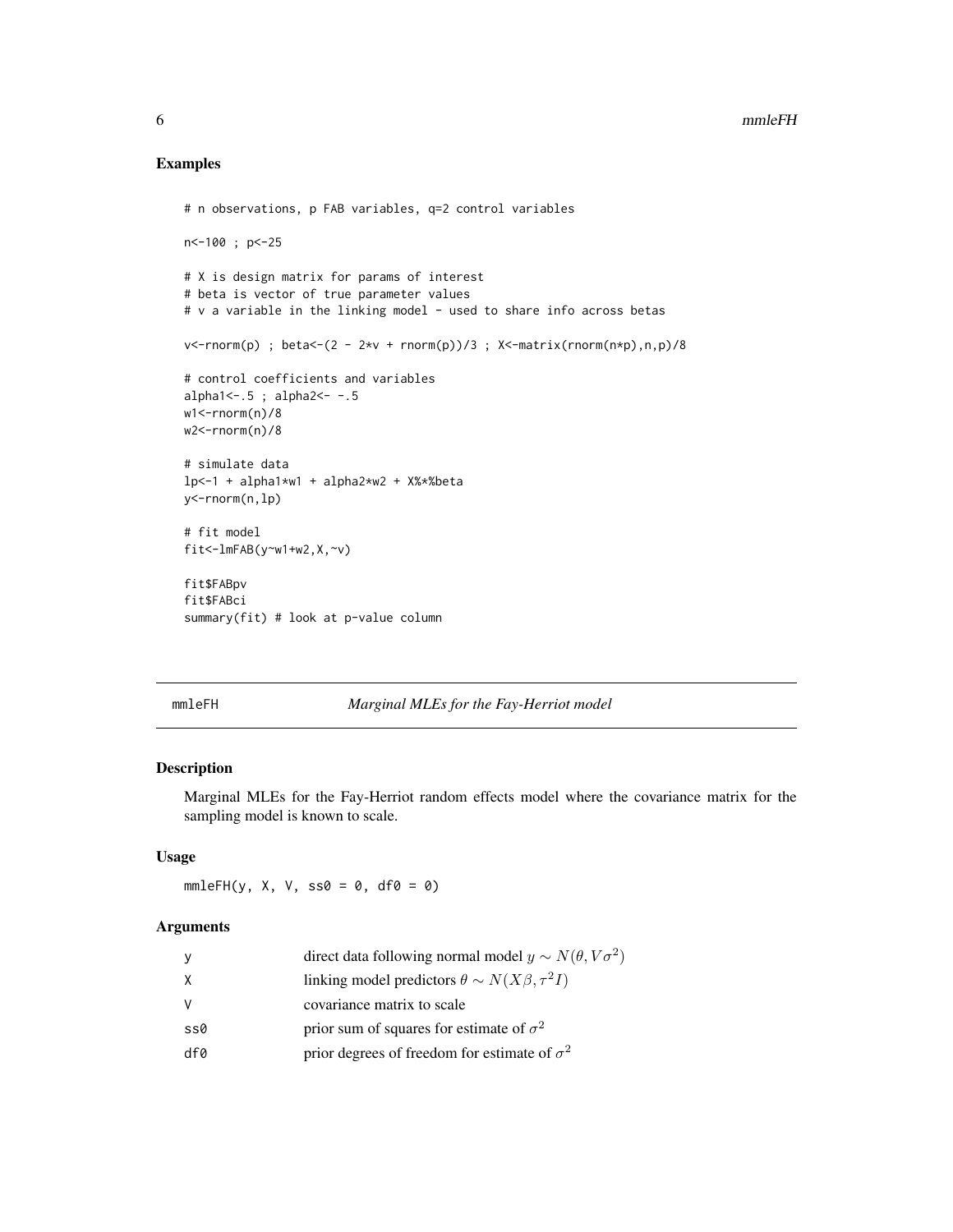#### <span id="page-6-0"></span> $mm$ e $FHP$   $\hspace{1.5cm}$  7

#### Value

a list of parameter estimates including

- 1. beta, the estimated regression coefficients
- 2. t2, the estimate of  $\tau^2$
- 3. s2, the estimate of  $\sigma^2$

#### Author(s)

Peter Hoff

#### Examples

```
n<-30 ; p<-3
X<-matrix(rnorm(n*p),n,p)
beta<-rnorm(p)
theta<-X%*%beta + rnorm(n)
V<-diag(n)
y<-theta+rnorm(n)
mmleFH(y,X,V)
```
mmleFHP *Marginal MLEs for the Fay-Herriot model with known covariance*

#### Description

Marginal MLEs for the Fay-Herriot random effects model where the covariance matrix for the sampling model is known

#### Usage

mmleFHP(y, X, Sigma)

#### Arguments

| у     | direct data following normal model $y \sim N(\theta, \Sigma)$ |
|-------|---------------------------------------------------------------|
| x     | linking model predictors $\theta \sim N(X\beta, \tau^2 I)$    |
| Sigma | covariance matrix in sampling model                           |

#### Value

a list of parameter estimates including

- 1. beta, the estimated regression coefficients
- 2. t2, the estimate of  $\tau^2$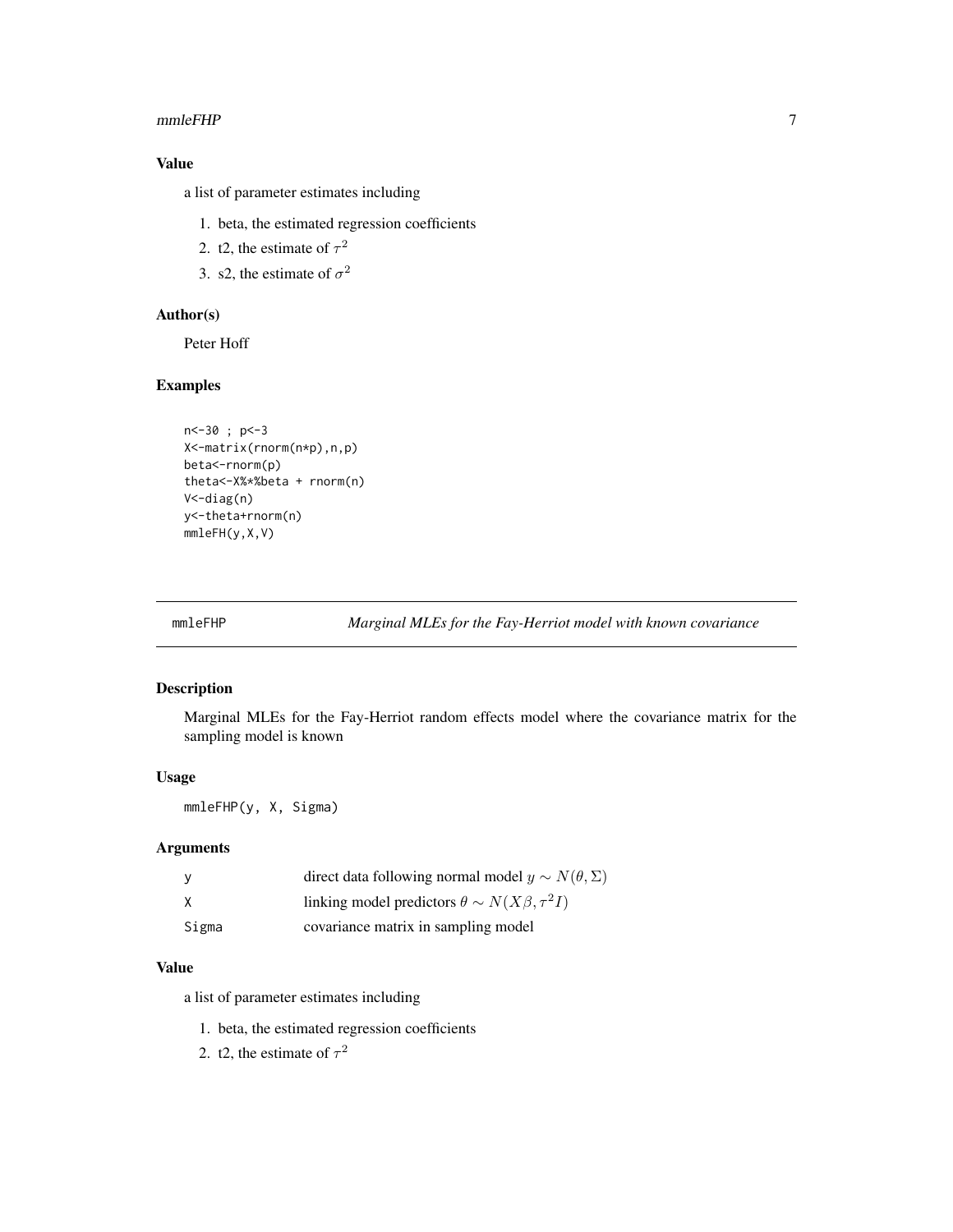#### Author(s)

Peter Hoff

#### Examples

```
n<-30 ; p<-3
X<-matrix(rnorm(n*p),n,p)
beta<-rnorm(p)
theta<-X%*%beta + rnorm(n)
Sigma<sup><-diag(n)</sup>
y<-theta+rnorm(n)
mmleFHP(y,X,Sigma)
```
#### qr.lmFAB *QR decomposition*

#### Description

QR decomposition for lmFAB objects

#### Usage

## S3 method for class 'lmFAB'  $qr(x, \ldots)$ 

#### Arguments

|          | 1mFAB object                   |
|----------|--------------------------------|
| $\cdots$ | see qr. 1m, if you can find it |

#### Value

qr decomposition for a design matrix

rssSplit *Residual sum of squares split*

#### Description

Split residual sum of squares from normal linear regression

#### Usage

```
rsSplit(fit, df0 = max(1, floor(fit$df/10)), seed = -71407)
```
<span id="page-7-0"></span>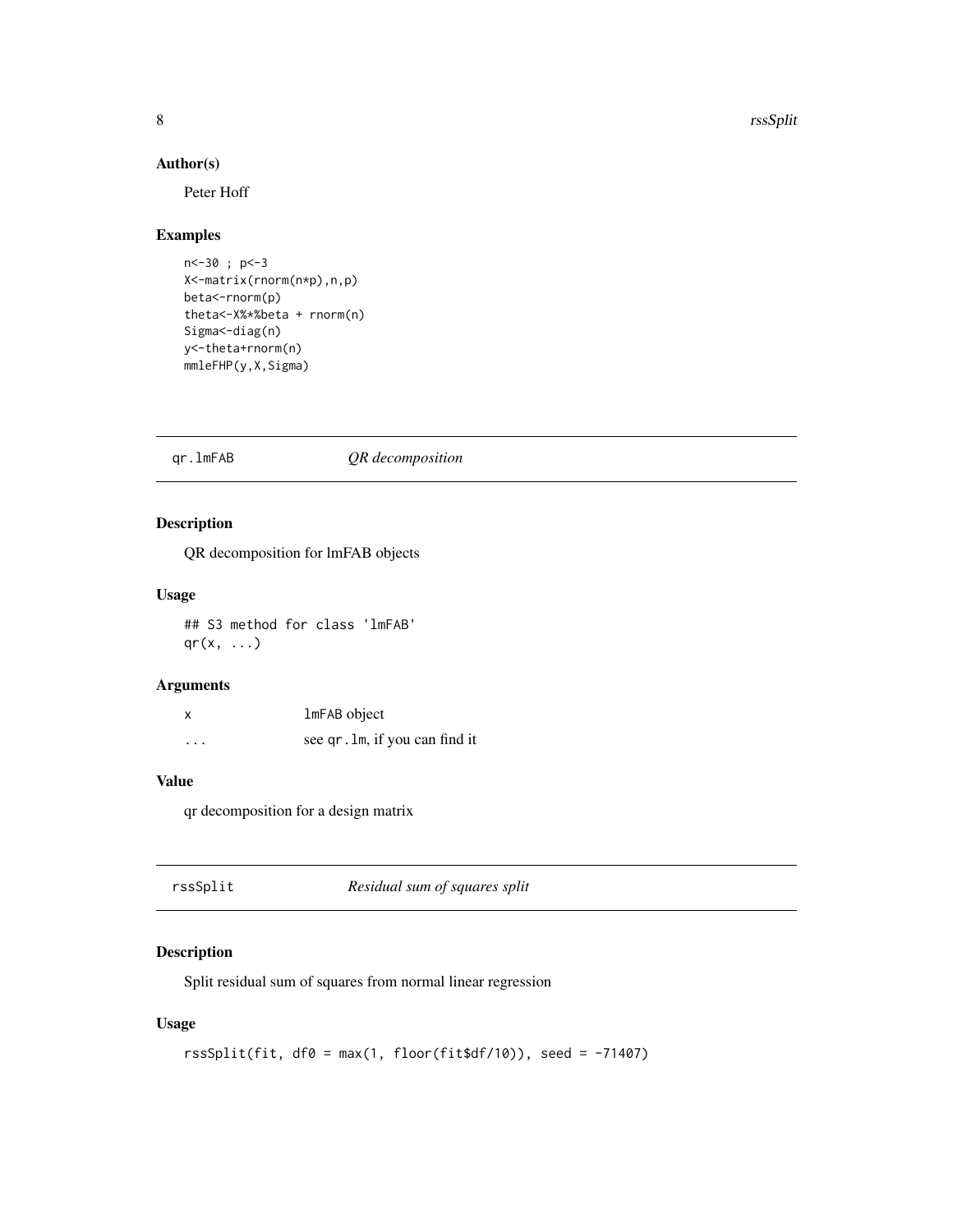#### <span id="page-8-0"></span> $s$ fabz  $\qquad$

#### Arguments

| fit  | lm object                                                              |
|------|------------------------------------------------------------------------|
| df0  | degrees of freedom for the smaller of the two residual sums of squares |
| seed | random seed for constructing the basis vectors of the split            |

#### Value

a two-dimensional vector of independent sums of squares

#### Author(s)

Peter Hoff

#### Examples

```
n<-30 ; p<-6 ; sigma2<-1.5
X<-matrix(rnorm(n*p),n,p)
y<-X%*%rnorm(6) + sqrt(sigma2)*rnorm(n)
ss<-rssSplit(lm(y~ -1+X))
df<-as.numeric( substring(names(ss),first=3))
ss/df
```
sfabz *Bayes-optimal spending function*

#### Description

Compute Bayes optimal spending function

#### Usage

sfabz(theta, psi, alpha = 0.05)

#### Arguments

| theta | value of theta being tested                               |
|-------|-----------------------------------------------------------|
| psi   | a list of parameters for the spending function, including |
|       | 1. mu, the prior expectation of $E[y]$                    |
|       | 2. tau2, the prior variance of $E[y]$                     |
|       | 3. sigma2 the variance of y                               |
| alpha | level of test                                             |

#### Details

This function computes the value of s that minimizes the acceptance probability of a biased levelalpha test for a normal population with known variance, under a specified prior predictive distribution.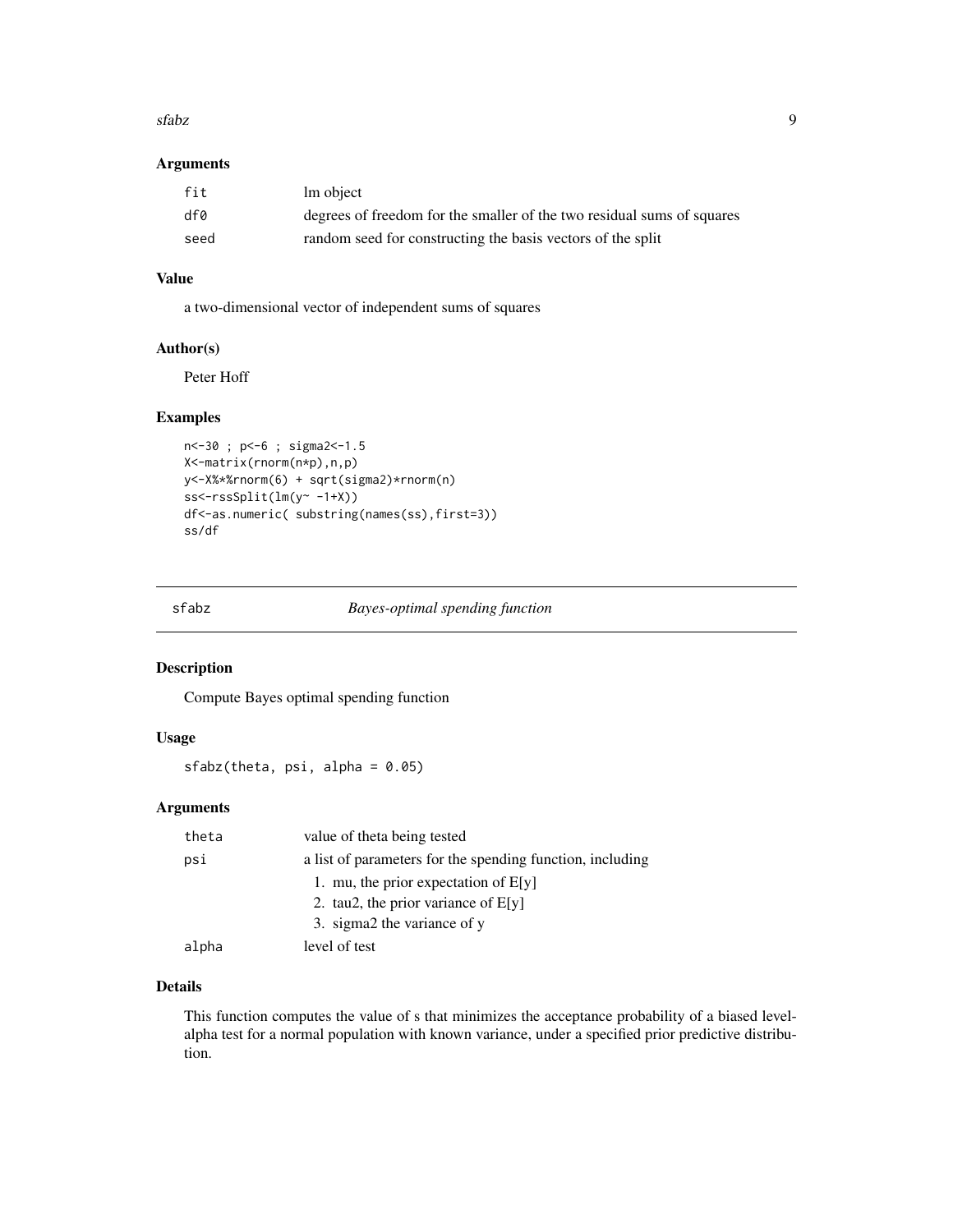### <span id="page-9-0"></span>Value

a scalar value giving the optimal tail-area probability

#### Author(s)

Peter Hoff

#### Examples

```
thetas<-seq(-1,1,length=100)
s<-NULL
for(theta in thetas){        s<-c(s,sfabz(theta,list(mu=0,tau2=1,sigma2=1)) )    }
plot(thetas,s,type="l")
```

| summary.glmFAB |  |  | Summarizing Generalized Linear Model Fits with FAB Inference |
|----------------|--|--|--------------------------------------------------------------|
|                |  |  |                                                              |

#### Description

summary method for class glmFAB

#### Usage

```
## S3 method for class 'glmFAB'
summary(object, dispersion = NULL,
 correlation = FALSE, symbolic.cor = FALSE, ...)
```
#### Arguments

| object       | an object of class glmFAB |
|--------------|---------------------------|
| dispersion   | see summary.glm           |
| correlation  | see summary.glm           |
| symbolic.cor | see summary.glm           |
|              | see summary.glm           |

#### Details

A mod of summary.glm that shows FAB p-values in table

#### Value

A list of summary statistics of the fitted generalized linear model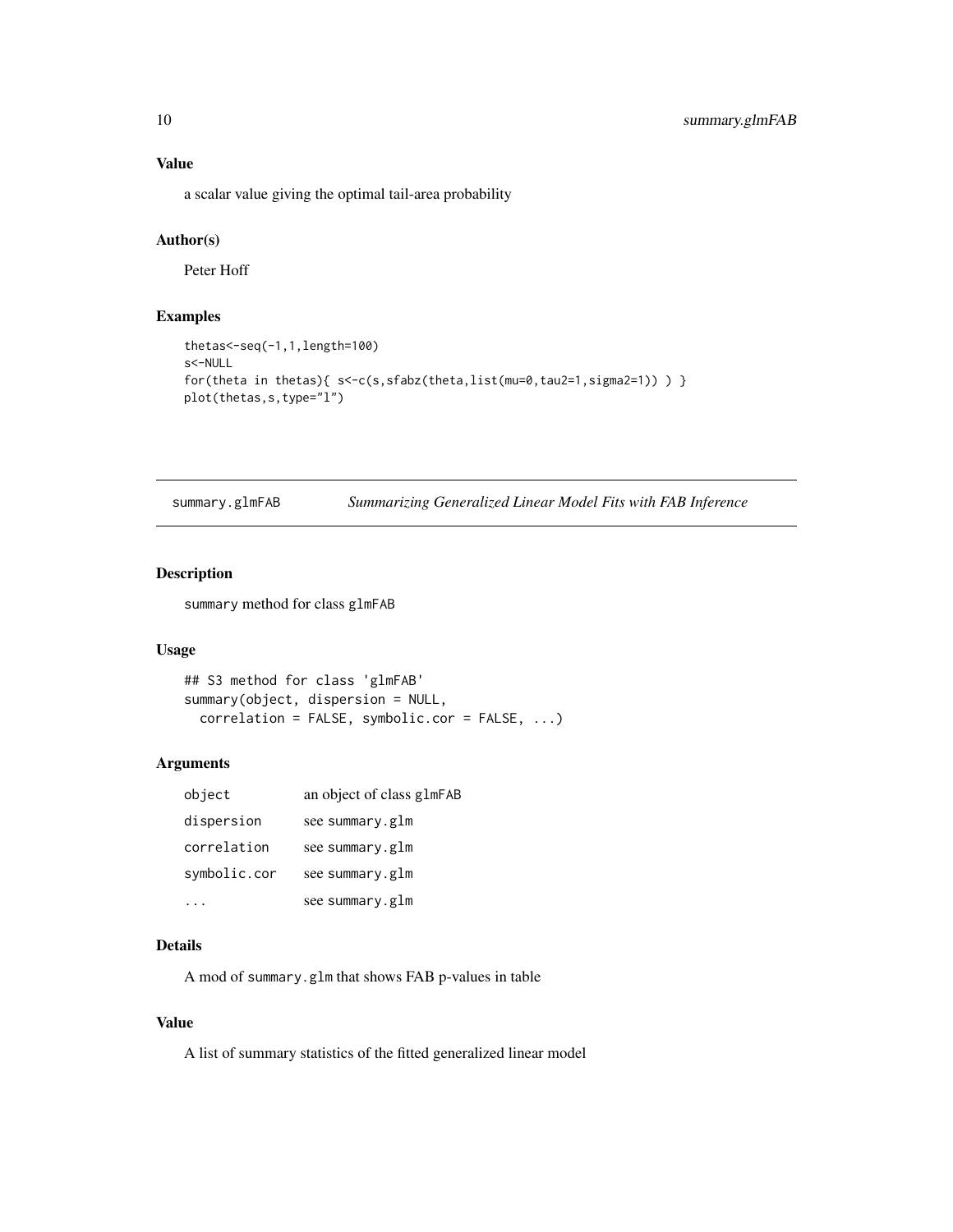#### <span id="page-10-0"></span>summary.lmFAB 11

#### Examples

```
# n observations, p FAB variables, q=2 control variables
n<-100 ; p<-25
# X is design matrix for params of interest
# beta is vector of true parameter values
# v a variable in the linking model - used to share info across betas
v <-rnorm(p) ; beta <- (2 - 2*v + rnorm(p))/3 ; X <- matrix(rnorm(n*p), n, p)/8
# control coefficients and variables
alpha1<-.5 ; alpha2<- -.5
w1<-rnorm(n)/8
w2<-rnorm(n)/8
# simulate data
lp<-1 + alpha1*w1 + alpha2*w2 + X%*%beta
y<-rpois(n,exp(lp))
# fit model
fit<-glmFAB(y~w1+w2,X,~v,family=poisson)
fit$FABpv
fit$FABci
summary(fit) # look at p-value column
```
summary.lmFAB *Summarizing Linear Model Fits with FAB Inference*

#### Description

summary method for class lmFAB

#### Usage

```
## S3 method for class 'lmFAB'
summary(object, correlation = FALSE,
 symbolic.cor = FALSE, ...)
```
#### Arguments

| object       | an object of class 1mFAB |
|--------------|--------------------------|
| correlation  | see summary.lm           |
| symbolic.cor | see summary.lm           |
|              | see summary.lm           |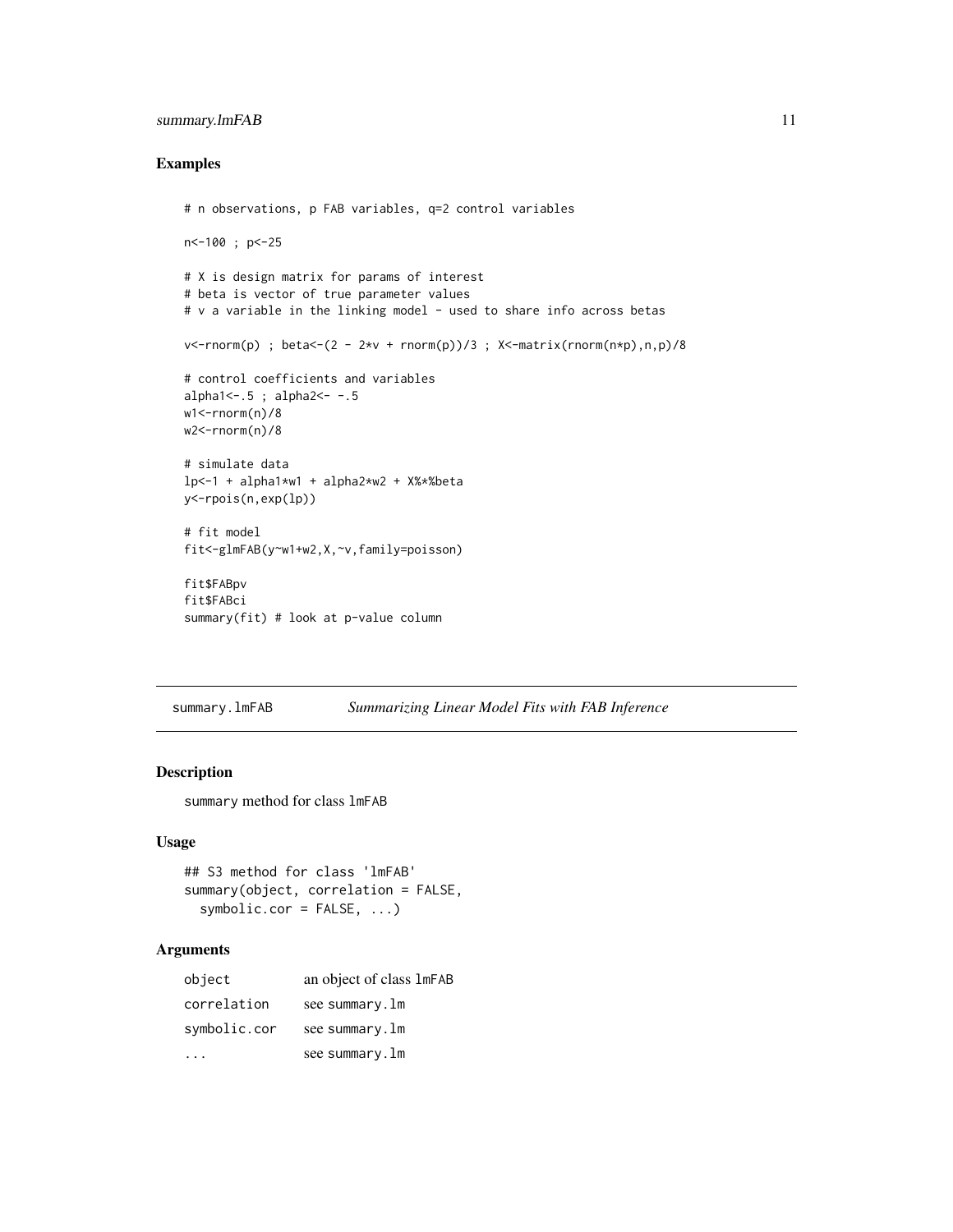#### Details

A mod of summary.lm that shows FAB p-values in table

#### Value

A list of summary statistics of the fitted linear model

```
# n observations, p FAB variables, q=2 control variables
n<-100 ; p<-25
# X is design matrix for params of interest
# beta is vector of true parameter values
# v a variable in the linking model - used to share info across betas
v <-rnorm(p) ; beta <- (2 - 2*v + rnorm(p))/3 ; X <-matrix(rnorm(n*p),n,p)/8
# control coefficients and variables
alpha1<-.5 ; alpha2<- -.5
w1<-rnorm(n)/8
w2 <-rnorm(n)/8
# simulate data
lp<-1 + alpha1*w1 + alpha2*w2 + X%*%beta
y<-rnorm(n,lp)
# fit model
fit<-lmFAB(y~w1+w2,X,~v)
fit$FABpv
fit$FABci
summary(fit) # look at p-value column
```